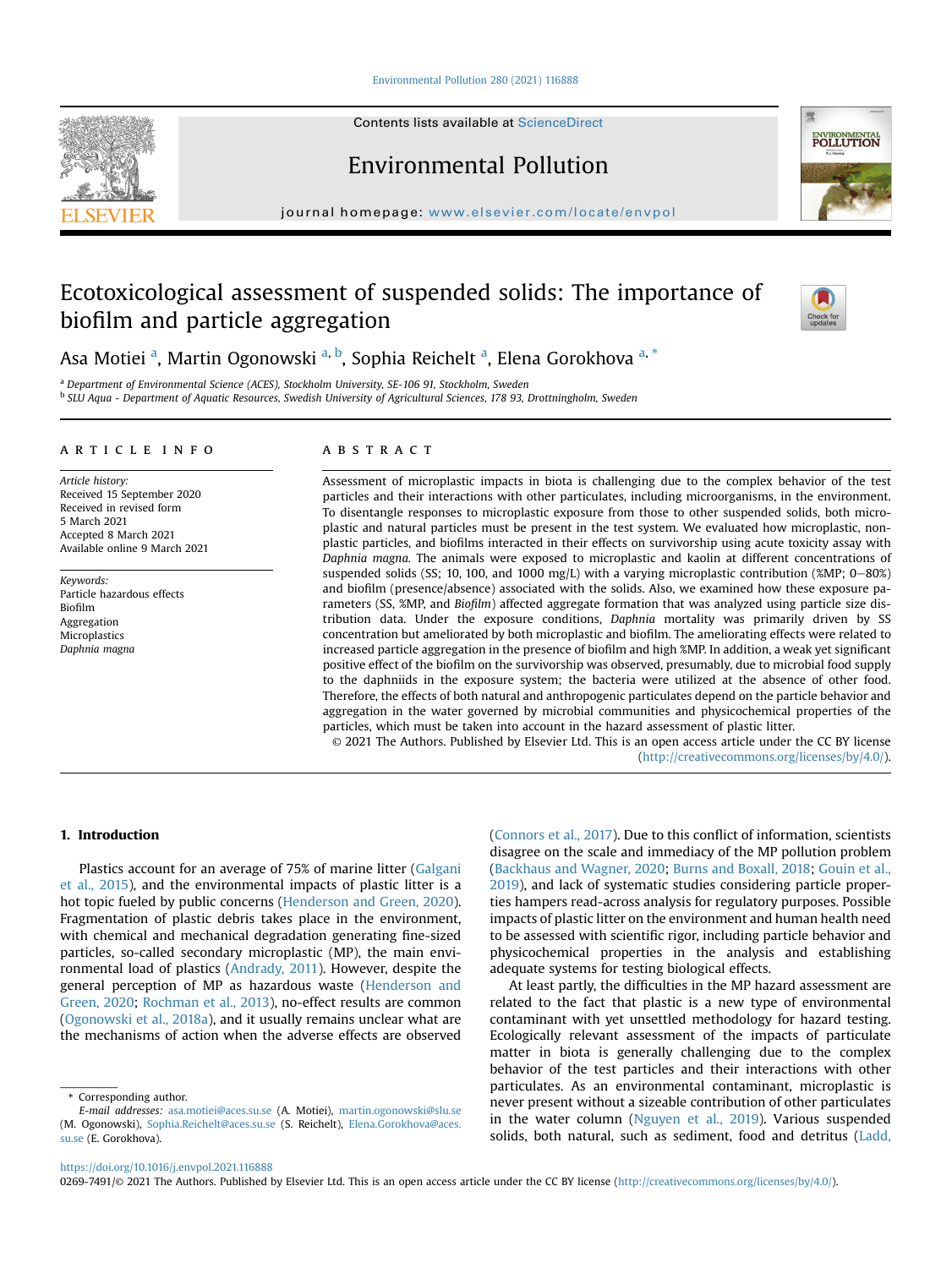[1957\)](#page-7-7), and anthropogenic, such as microplastic, cellulose and black carbon [\(Bubb and Lester, 1994;](#page-7-8) [Jedwab, 1980](#page-7-9); [Roy et al., 1999](#page-8-1)) are always present in natural waters; moreover, their concentrations are orders of magnitude higher than those of plastic particles ([Lowry et al., 2012\)](#page-7-10).

At high concentrations of any suspended solids, adverse effects on biota can occur [\(Bilotta and Brazier, 2008](#page-7-11); [Chapman et al., 2017;](#page-7-12) [Gordon and Palmer, 2015;](#page-7-13) [Kjelland et al., 2015\)](#page-7-14). Therefore, it is relevant to disentangle responses to microplastic exposure from those of other suspended solids present at ecologically relevant concentrations. In the aquatic environments, particulates engage in various interactions with microorganisms and macromolecules and undergo various physicochemical transformations, such as homoand hetero-aggregation, degradation, and deposition ([Alimi et al.,](#page-6-2) [2018\)](#page-6-2). As a result, particle size distributions are changing, which affects bioavailability, uptake, and hazard potential of the particulates [\(Bruinink et al., 2015](#page-7-15); [Kirk, 1991a](#page-7-16); [Zurek, 1983](#page-8-2)), including microplastic [\(Li et al., 2020](#page-7-17)).

Furthermore, microorganisms are an integral part of the particulate matter in situ, with biofilms ubiquitously present in the detritus and aggregates formed by both anthropogenic and natural particles ([Rogers et al., 2020\)](#page-8-3). Consequently, composition and quantities of the biofilm contribute to particle aggregation, exposure, and, thus, responses in higher consumers [\(Rummel et al.,](#page-8-4) [2017\)](#page-8-4). Hence, meaningful design for an experiment evaluating the effects of microplastic in biota should include a mixture of suspended solids with varying microplastic contribution and microorganism load if we are to understand ecologically plausible effects of exposure to microplastic pollution [\(Gerdes et al., 2019](#page-7-18); [Rogers](#page-8-3) [et al., 2020](#page-8-3)).

Here, using a filter-feeding test organism, Daphnia magna, we designed an experiment to test the effects of three components ubiquitously present in a pelagic system facing plastic pollution: (1) concentration of mixed solids, (2) proportion of microplastic in the mixture, and (3) biofilm. Daphnia species have been extensively used as model filter-feeders in ecological studies, including investigations of their responses to suspended solids and biofilms ([Kirk, 1991b](#page-7-19)), but also as test organisms in the ecotoxicology of microplastics [\(Anbumani and Kakkar, 2018](#page-6-3); [Gerdes et al., 2019;](#page-7-18) [Kokalj et al., 2018](#page-7-20)), which facilitates interpretation of the results.

To mimic the exposure in situ, the daphniids were exposed to the mixtures of clay and microplastic. The mixtures had a varying proportion of the microplastic and were prepared with or without biofilm associated with the solids. The acute toxicity test design based on OECD guidelines ([OECD, 2004](#page-7-21)) and modified for testing of particulates, according to Gerdes and co-workers [\(Gerdes et al.,](#page-7-18) [2019\)](#page-7-18) was employed. Based on the known effects of suspended solids in the filter feeders, including daphniids ([Chapman et al.,](#page-7-12) [2017;](#page-7-12) [Kirk and Gilbert, 1990](#page-7-22); [Robinson and Klaine, 2008\)](#page-8-5), we put forward two main questions (Q1) How the exposure parameters (i.e., total suspended solids, percentage of microplastic and presence of biofilm): affect daphniid survivorship? and (Q2) Whether the observed effects are mediated by particle aggregation in the system? Given the heterogeneous findings published so far, we had no specific hypothesis for the potential role of the microplastic when testing the effects of the microplastic contribution to the particle suspension.

## 2. Material and methods

# 2.1. Toxicity testing

# 2.1.1. Test suspensions and treatments

Kaolin (Sigma-Aldrich, K7375; size range  $2-40$   $\mu$ m; Fig. S1) and polystyrene microplastic (PS; Goodfellow GmbH, artificially aged

using UV-light; size range:  $3-20 \mu m$ ) were used to prepare the stock suspensions in M7 media (reconstituted lake water) [\(Loureiro](#page-7-23) [et al., 2011\)](#page-7-23). The PS ageing procedure is described elsewhere ([Gewert et al., 2018\)](#page-7-24).

Surface water was collected in a coastal bay close to Stockholm, Sweden, in May 2019; site location: N 59.371890, W 18.045810, water temperature and salinity at the collection time were  $16 \degree C$ and 2 psµ, respectively. The water was transported to the Department of Environmental Science (ACES), Stockholm University, and filtered on a 5-µm polyamide sieve to remove larger plankton. The filtrate containing bacterioplankton was poured in sterile 2-L glass bottles and stored for 3 weeks at  $4^{\circ}$ C before using it as a source of biofilm on the test particles.

The experiment used a full-factorial design and included treatments with different combinations of three factors: suspended solids concentrations (SS; three levels), percentage of microplastic in the particle mixture (%MP; five levels), and presence or absence of biofilm on the particles ( $Biofilm$  and  $Biofilm$ , respectively; two levels). First, using kaolin and PS stocks, mixtures with nominal total concentrations of suspended solids (SS) corresponding to 10, 100, and 1000 mg/L where PS contributed 0% (kaolin only), 20%, 40%, 60%, and 80% by mass (%MP) were prepared in 50-mL plastic Falcon tubes; each tube was handled independently. Two identical sets of these mixtures with seven replicates for each SS  $\times$  %MP combination were prepared.

Second, for testing biofilm effects, biofilm present ( $Biofilm$ ) and biofilm absent ( $Biofilm$ ) treatment combinations were pre-pared using the full set of mixtures ([Fig. 1\)](#page-1-0). To prepare the Biofilm  $+$ treatments, we added 3 mL of the ambient water containing bacterioplankton to each tube in one set of the PS/kaolin mixtures described above. No bacterioplankton were added to the other set of the PS/kaolin mixtures that were assigned to the Biofilmtreatments. The tubes containing bacterioplankton were incubated for eight days under gentle shaking at room temperature with  $16^D:8^L$  photoperiod.

#### 2.1.2. Exposure experiment

We exposed Daphnia magna to the particle mixtures with different concentrations of suspended solids, %MP in these mixtures, and with or without biofilm; seven replicates were used for each SS  $\times$  %MP  $\times$  Biofilm combination. The exposure design was based on that described by [Gerdes et al. \(2019\).](#page-7-18) Ten neonates (<24 h old) were placed in each tube containing a particle mixture. All tubes from both treatments were filled with M7 to the top (~57 mL) and sealed with parafilm to avoid air bubbles. All experimental

<span id="page-1-0"></span>

Fig. 1. Experimental design: three concentrations of suspended solids (SS;  $10-1000$  mg/L) were prepared using varying contributions of kaolin (20 $-100\%$ ) and MP ( $0-80\%$ ); seven replicates per treatment combination were used. First, half of the test suspensions were incubated with ambient water containing bacterioplankton (Biofilm+), whereas the other half were used as no biofilm treatment (Biofilm -). Second, daphniids were added to each tube, and their survivorship after 96 h was recorded.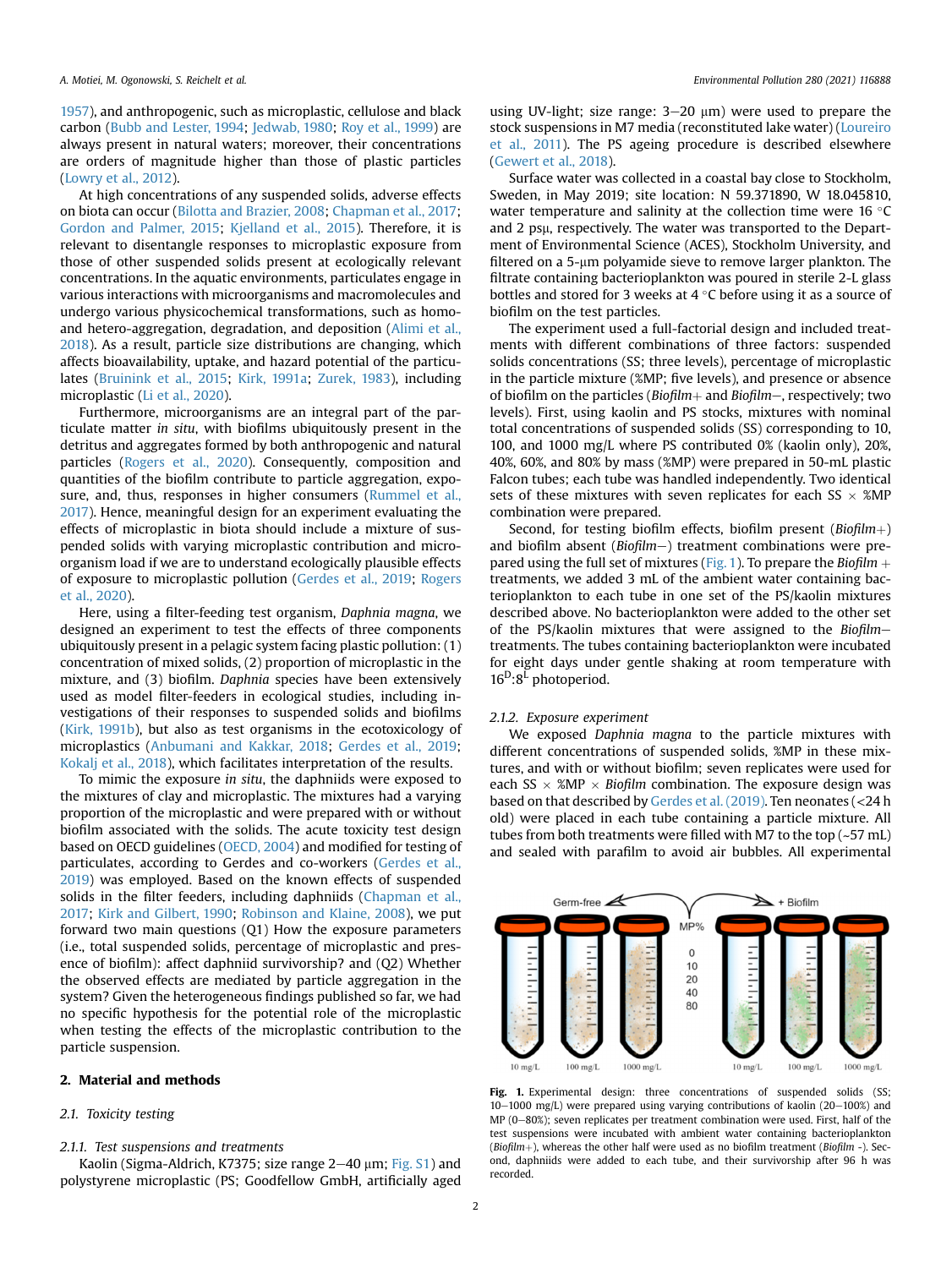animals originated from the same clone (Clone 5; The Federal Environment Agency, Berlin, Germany) cultured in M7 media at a density of  $~10$  ind. L-1 and fed a mixture of green algae (Pseudokirchneriella subcapitata and Scenedesmus spicatus). As a procedural control, we used daphniids incubated in the M7 media, no particles added.

All tubes were mounted on a plankton wheel, placed in a thermo-constant room at 21 °C with  $16^D:8^L$  photoperiod. The test was terminated after 96 h, and mortality in each replicate was assayed following OECD guidelines [\(OECD, 2004](#page-7-21)). The daphniids which were not able to swim within 30 s after gentle agitation were considered immobilized (dead). If the control mortality was  $5-10%$ , the mortality values observed in the treatments were adjusted for that in the control using Abbott's correction [\(Hoekstra, 1987\)](#page-7-25); in no case control mortality was >10%.

At the termination of the experiment, all daphniids were removed from the tubes, and the test suspension of the particles from each SS  $\times$  %MP  $\times$  Biofilm combination were randomly assigned to either particle size distribution (PSD) analysis (three replicates) or biofilm quantification (three replicates); one replicate was kept as a reserve. The samples designated for PSD analysis were analyzed directly. The samples designated for biofilm quantification were collected by filtering the whole suspension on MILLIPORE HA filters (47 mm, pore size 0.45  $\mu$ m); the filters were folded, placed in Eppendorf tubes, and stored at  $-80$  °C until the analysis. To measure quantities of the biofilm that was associated with the particles retained on the filters, we used the total DNA extracted from these filters.

#### 2.2. Particle size distribution analysis

We used a Spectrex Laser Particle Counter (Spectrex, PC-2000, Redwood city, USA) to analyze PSD in the samples. The experimental suspensions were diluted 100 to 1000-fold to achieve the particle concentrations within the linear dynamic range of the instrument; particle-free water (<10 counts/mL) was used for dilution. The size spectra were determined for the  $1-100$   $\mu$ m range and processed with GRADISTAT software 8.0 ([Blott and Pye, 2001\)](#page-7-26) following the computational method of [Folk and Ward \(1957\).](#page-7-27) As most of the size spectra deviated significantly from the normal distribution, we used a median particle size  $(D_{50})$  as a proxy for the most typical aggregate size in suspension.

#### 2.3. DNA extraction and quantification

Total DNA was extracted from the filter samples using 10% Chelex ([Straughan and Lehman, 2000](#page-8-6)). The DNA concentrations were measured using QuantiT PicoGreen dsDNA Assay kit (ThermoFisher, USA), and fluorometric quantitation was performed with excitation and emission set at 480 nm and 530 nm, respectively, in a Tecan Ultra Spectro Fluorometer (PerkinElmer, USA). As a proxy for biofilm thickness, we used mass-specific DNA concentration, i.e., the amount of DNA in the system normalized to the nominal mass of suspended solids in the treatment combination (ng DNA/ mg SS).

# 3. Statistical analysis

# 3.1. Factors affecting mass-specific DNA and median size of the aggregates

First, we confirmed that exposure to natural bacterioplankton resulted in greater biofilm abundance in Biofilm  $+$  treatment compared to Biofilm- treatment using Generalized Linear Models (GLM) with the treatment factors (SS, %MP, and Biofilm) as predictors and the mass-specific DNA concentration (DNA/SS) as the dependent variable. Second, we evaluated whether the particle aggregation was affected by the experimental factors using the same approach; the median particle size  $(D_{50})$  was used as a dependent variable, SS and MP% as continuous predictors, and Biofilm as a categorical predictor. In all GLMs, the response variables were Box-Cox transformed to stabilize the distribution of the model residuals. All models initially included the interaction terms but were simplified by sequentially removing non-significant interactions. At each step, the simplified model was compared to the more complex one using the Aikaike Information Criterion (AIC). In the end, the most parsimonious model with the lowest AIC value was chosen. Centering was applied to continuous variables to facilitate the interpretation of the main effects when the interaction was significant.

## 3.2. PLS-SEM analysis of daphniids mortality

Partial Least Squares (PLS) which is an approach to Structural Equation Models (SEM) was used to explore a hypothetical research model by creating latent variables with single or multiple indicators and analyzing relationships between these variables using the SmartPLS 3.0 (v. 3.3.2) software [\(Ringle et al., 2015](#page-8-7)). Partial least squares-structural equation modeling (PLS-SEM) allows to analyze the relationships simultaneously under limited conditions, such as multivariate normality assumptions, smaller sample sizes, residual distribution, and presence of formative indicators, such as parameters of experimental design [\(Chin, 1998;](#page-7-28) [Hair et al., 2014\)](#page-7-29). This approach also allows efficient testing of mediation and moderation effects [\(MacKinnon et al., 2002](#page-7-30)) that were relevant for our research questions.

In our research model, we evaluated the effects of suspended material composed of kaolin and MP at different proportions and concentrations, as well as the presence of biofilm on the particle aggregation in the system and the outcome of exposure (i.e., daphniid mortality). Four latent variables (LV) were considered comprising the main components of the study system: (1) HAZARD reflecting a hazard potential of the suspended solids in the system and represented by Mortality as a single indicator; (2) SM (Suspended Matter; formative construct) represented by the nominal concentration of SS and %MP in the system; (3) BIOFILM reflecting presence/absence of the biofilm in the exposure and represented by Biofilm as a single indicator; and (4) AGGREGATION (reflective construct) represented by the indicators characterizing particle size distribution (median size [D50]) and biofilm thickness (mass-specific DNA concentration). The sample size (90 observations) satisfied both the 10-times rule [\(Barclay et al., 1995](#page-6-4)) and the PLS-SEM guidelines proposed by [\(Hair et al., 2011](#page-7-31)).

The two-step approach of first evaluating the outer model (measurement models for SM and AGGREGATION) and then the inner model (structural model) was used ([Ringle et al., 2015\)](#page-8-7). PLS path analysis was first conducted to confirm that the model and constructs complied with specific quality criteria, namely: (1) composite constructs have good discriminant validity and reliability as indicated by average variance extracted (AVE), which reflects the overall amount of variance in the indicators accounted for by the latent construct (AVE  $> 0.5$ ); composite reliability (CR; computed on standardized loadings) and Jöreskog's rhô value (rho A; computed on unstandardized loadings), which depict the degree to which the construct indicators represent the latent construct (both CR and rho  $A > 0.7$ ; [Chin et al., 1998](#page-7-28)); (2) reflective indicator is only retained when the factor loading is  $> 0.5$  with  $p < 0.01$  ([Hair](#page-7-31) [et al., 2011\)](#page-7-31); and (3) construct discriminant validity is demonstrated. Consequently, PLS bootstrapping (10 000 bootstraps) was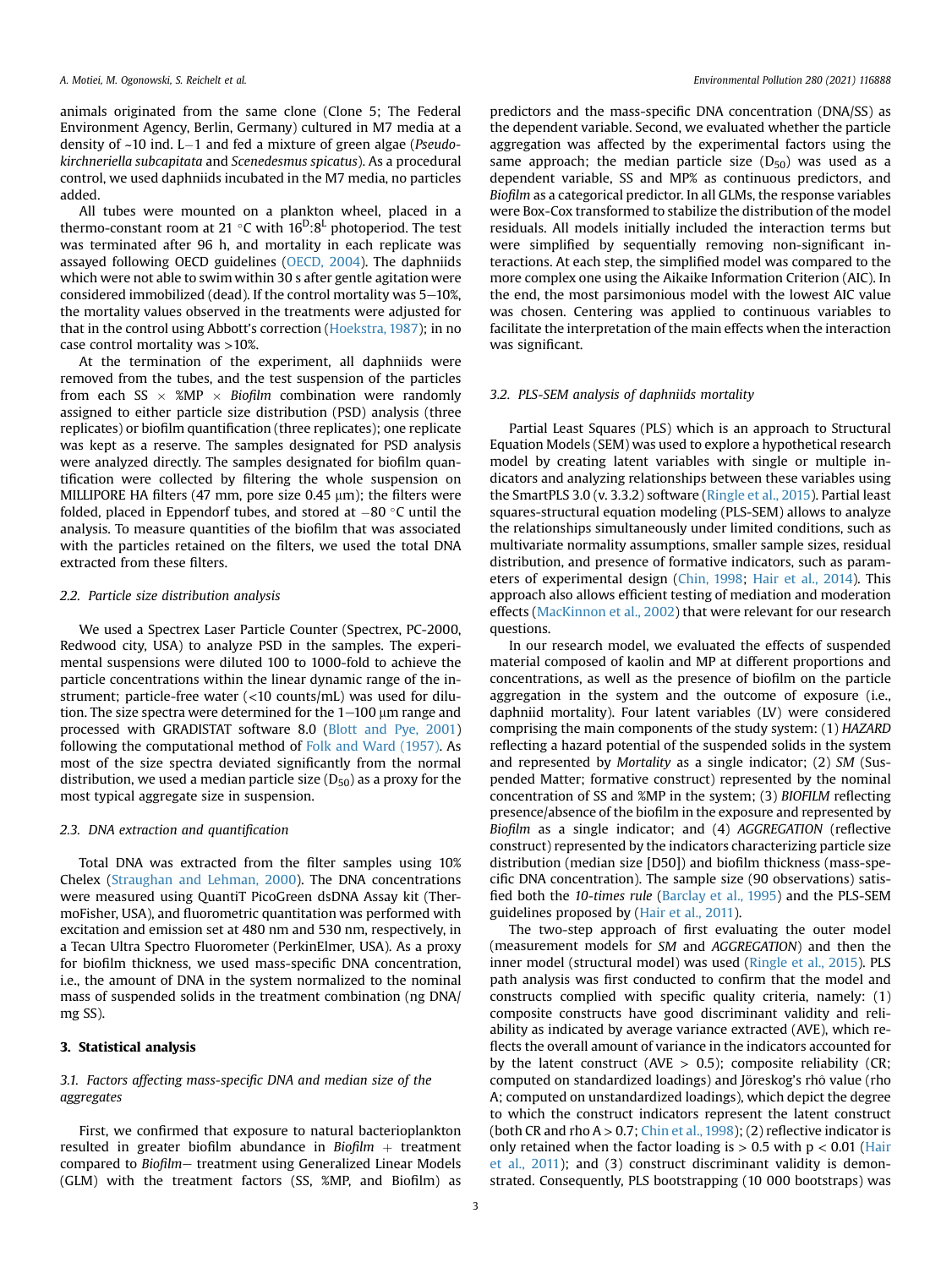used to compute path coefficients with t-values and exact p values, total effects, as well as total indirect and specific indirect effects for the outer model. The model fit was assessed by SRMR, the Standardized Root-Mean-square Residual ([Ringle et al., 2015\)](#page-8-7), a measure based on the differences between observed (s) values and the ones obtained from the model  $(\sigma)$  of the covariance matrix. SRMR values < 0.10 were assumed as an adequate fitting measure ([Hu and](#page-7-32) [Bentler, 1999\)](#page-7-32). The effect size was interpreted using  $f^2$  values, with 0.02, 0.15 and 0.35 as thresholds for weak, moderate, and strong effects, respectively [\(Cohen, 1977](#page-7-33)). PLS-SEM aims to maximize  $R^2$ values of the endogenous LVs in the path model, with  $R^2$  values of 0.19, 0.33 and 0.67 for the endogenous constructs described as respectively weak, moderate, and substantial ([Chin, 1998](#page-7-28)).

The primary objectives of this analysis were to determine whether AGGREGATION was acting as a mediator of SM effects on HAZARD and BIOFILM as a mediator of AGGREGATION effects on HAZARD. Also, moderating effects of BIOFILM on AGGREGATION and HAZARD were tested. Consequently, the following hypotheses were put forward for this PLS-SEM model:

- H1: Exposure to high levels of suspended matter (SM) is hazardous and increases daphnia mortality (HAZARD);
- H2: High levels of suspended matter (SM) decrease particle aggregation (AGGREGATION); this is based on the observed negative relation between particle concentration and aggregation in hydrological study systems ([Heath et al., 2006](#page-7-34));
- H3: AGGREGATION affects HAZARD negatively, because with particle aggregation, the particle number concentration in the media decreases, leading to lower mortality;
- H4: BIOFILM increases aggregate formation (AGGREGATION) because it can change surface properties of the particles and increase their adhesion;
- H5: BIOFILM decreases HAZARD by providing daphniids with caloric particles (microorganisms), thus, supporting their survival.

We also tested BIOFILM as a moderator for the effects of SM on HAZARD and AGGREGATION. Following the recommendations of Hair and co-workers [\(Hair et al., 2017\)](#page-7-35), we used the two-stage approach as it is the most versatile, and it also works when the exogenous construct (i.e., SM) is measured formatively. The following specific hypotheses regarding the moderating effects were put forward:

- H6: BIOFILM has a moderating effect on the relationship between SM and HAZARD, such that in the treatments with biofilm, the effect of suspended matter on daphnia mortality is partially alleviated compared to the treatments without biofilm;
- H7: BIOFILM has a moderating effect on the relationship between SM and AGGREGATION, such that in the treatments with biofilm, the effect of suspended matter on the particle aggregation is facilitated compared to the treatments without biofilm.

# 4. Results

# 4.1. Efficacy of incubation with bacterioplankton for biofilm formation

Incubation of the test mixtures with natural water containing bacterioplankton had a significant positive effect on the total DNA concentration in the system [\(Table 1\)](#page-3-0); moreover, Biofilm was the most influential predictor. Also, the concentration of suspended solids (SS) in the system was a significant positive predictor, whereas *%MP* had no effect on the DNA concentration. No significant interaction effect was observed.

#### <span id="page-3-0"></span>Table 1

GLM results for mass-specific DNA concentration (DNA/SS) as a function of biofilm presence, concentration of suspended solids (SS), and contribution of microplastic in the mixture (%MP). DNA/SS values were Box-Cox transformed ( $\lambda = -0.15$ ). Significant effects are in bold.

| Predictor | Level of Effect | Estimate | SE.   | t value   | <i>p</i> value |
|-----------|-----------------|----------|-------|-----------|----------------|
| Biofilm   | $Bi$ ofilm $+$  | 1.177    | 0.431 | 2.731     | 0.008          |
| SS        |                 | $-0.010$ | 0.001 | $-20.093$ | < 0.0001       |
| %MP       |                 | 0.003    | 0.008 | 0.401     | 0.7            |

#### <span id="page-3-1"></span>Table 2

GLM results for the median particle size (D50) as a function of biofilm presence, concentration of suspended solids (SS), and contribution of microplastic in the mixture (%MP). D50 values were Box-Cox transformed ( $\lambda = 0.31$ ), and the continuous predictors were centered. Significant effects are in bold.

| Predictor                                    | Level of effect            | Estimate                                | SE.                                  | t value                     | <i>p</i> value                         |
|----------------------------------------------|----------------------------|-----------------------------------------|--------------------------------------|-----------------------------|----------------------------------------|
| Biofilm<br>SS<br>%MP<br>Biofilm $\times$ %MP | $Biofilm +$<br>$Biofilm +$ | 0.031<br>$-0.0002$<br>0.002<br>$-0.001$ | 0.011<br>0.00003<br>0.0004<br>0.0004 | 8.7<br>69.2<br>19.0<br>13.4 | 0.003<br>< 0.0001<br>< 0.0001<br>0.000 |

## 4.2. Particle size distribution

The median particle size,  $D_{50}$ , was significantly higher in  $Biofilm + treatments$  and negatively affected by the suspended solid concentration [\(Table 2\)](#page-3-1). There was a significant Biofilm  $\times$  %MP interaction, which indicated that in the Biofilm  $+$  treatment, the D<sub>50</sub> values increased significantly as %MP increased, whereas this was not the case in the Biofilm-treatment ([Table 3,](#page-4-0) [Fig. 2](#page-4-1)).

# 4.3. PLS-SEM: effects of particle aggregation and biofilm on daphnia mortality

#### 4.3.1. Measurement model

In the formative construct SM, outer weights of both indicators were significant and >0.3 and rho A of the construct was >0.8 ([Table 3](#page-4-0)). The multicollinearity was not an issue (VIF  $=$  1.0). Therefore, we can conclude that each indicator of the formative construct is important in explaining the construct' domain. Notably, MP had negative weight on SM, whereas SS was positive, indicating the opposite effect directions. In the reflective construct AGGRE-GATION, all item loadings exceeded the recommended value of 0.5 ([Chin et al., 2008\)](#page-7-36). Thus, the measurement model achieved convergent validity with acceptable measurement loadings/ weights and construct validity according to CR, rho A, and AVE values [\(Table 3](#page-4-0)). Moreover, each LV was subjectively independent of other indicators indicating discriminant validity of every LV (Table S1).

#### 4.3.2. Structural model

All path coefficients were significant [\(Table 4\)](#page-4-2). The model explained 62% of the variance in mortality and 57% of the variance in particle aggregation, which indicates a moderate to high level of the explanatory power ([Fig. 3](#page-4-3)). The SRMR value of 0.096 indicates an acceptable fit.

In reference to the hypothesis testing, all PLS-SEM hypotheses were supported ([Table 4](#page-4-2)). The exposure to the test mixtures (SM) was found to increase Daphnia mortality (HAZARD), with a moderate effect size. Negative effects of the particle aggregation (moderate) and biofilm presence (weak) on HAZARD were found; moreover, the biofilm was moderately facilitating particle aggregation in the system. Both moderation effects were negative, statistically significant, albeit weak as indicated by their low  $f^2$  values ([Table 4\)](#page-4-2).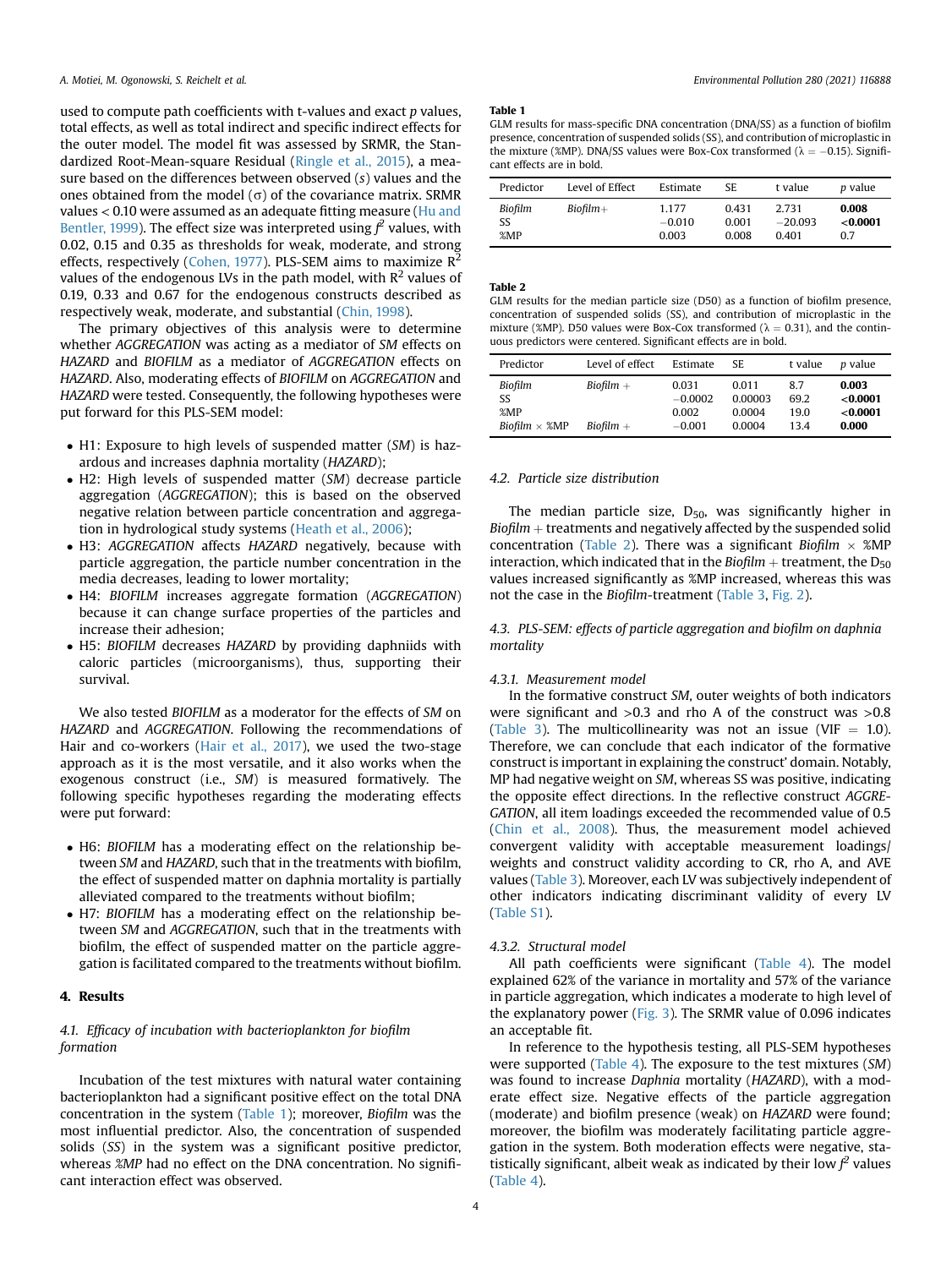<span id="page-4-0"></span>Table 3

Validity and reliability of the constructs.

| Construct                        | <b>Indicators</b>                                                                                                                                           | Loadings/outer weights<br>and their [p values] | Rho A | <b>AVE</b> | <b>CR</b> |
|----------------------------------|-------------------------------------------------------------------------------------------------------------------------------------------------------------|------------------------------------------------|-------|------------|-----------|
| SM; Suspended Matter [formative] | SS; Suspended solids in the system, total concentration (mg/L)<br>MP; Microplastic percentage in the suspended solids $(0-80%)$                             | $0.905$ [< $0.0001$ ]<br>$-0.312$ [0.001]      | 1.000 |            |           |
| AGGREGATION [reflective]         | D50; median size of the particle aggregate $(\mu m)$<br>DNA, SS; mass-specific DNA concentration, a proxy for biofilm<br>thickness on the particles (ng/mg) | $0.830$ [< $0.0001$ ]<br>$0.832$ [< $0.0001$ ] |       | 0.691      | 0.817     |

The mediating effects of AGGREGATION on the relationships between SM and HAZARD and between BIOFILM and HAZARD were significant, with path coefficients >0.1; the indirect effect of the interaction term was omitted, because of the low path coefficient. As suggested by the specific indirect effects ([Table 5](#page-5-0)), in addition to the direct impact on HAZARD ([Table 4](#page-4-2)), SM contributed indirectly by decreasing particle aggregation; this partial mediation was

<span id="page-4-1"></span>

Fig. 2. Variation in (A) mass-specific DNA concentration (DNA/SS;  $\mu$ g/g) in the test mixture, (B) median aggregate size (D50; µm), and (C) Daphnia magna mortality (proportion of immobilized animals after 96-h of exposure) as a function of suspended solid concentration (SS; mg/L; shown on top), percentage of microplastic in the test mixture (%MP; x axis) and biofilm treatment; 0 and 1 denote Biofilm–and Biofilm+, respectively. The bubble size corresponds to DNA/SS value.

#### <span id="page-4-2"></span>Table 4

Evaluation of the structural model based on path coefficients  $(\beta)$ , their statistical significance, and effect size  $(f^2)$ . Significant p values for each  $\beta$  are in bold.

| Hypothesis Path |                               | ß       |       | t value p value | $\ddot{f}^2$ |
|-----------------|-------------------------------|---------|-------|-----------------|--------------|
| H1              | $SM - > HAZARD$               | 0.45    | 4.98  | 0.00            | 0.26         |
| H <sub>2</sub>  | $SM - > AGGREGATION$          | $-0.69$ | 14.90 | 0.00            | 1.07         |
| H <sub>3</sub>  | $AGGREGATION - > HAZARD$      | $-0.37$ | 4.07  | 0.00            | 0.16         |
| H <sub>4</sub>  | $BIOFILM - > AGGREGATION$     | 0.28    | 431   | 0.00            | 0.19         |
| H <sub>5</sub>  | $BIOFILM - > HAZARD$          | $-0.14$ | 2.02  | 0.04            | 0.04         |
| H <sub>6</sub>  | $BIOFILM*SM1 - > HAZARD$      | $-0.16$ | 2.42  | 0.02            | 0.06         |
| H7              | $BIOFILM*SM2 - > AGGREGATION$ | $-0.14$ | 2.59  | 0.01            | 0.05         |

<span id="page-4-3"></span>

Fig. 3. The model output for PLS-SEM evaluating the effects of the mixture of suspended solids on their hazard potential. Path coefficients are shown for the inner model. Outer weights (SM) and loadings (AGGREGATION) are shown for the outer models. Coefficients in the measurement models vary between  $-1.0$  (absolute negative correlation) and 1.0 (absolute positive correlation). The outer loading is always 1.0 in single item constructs. The numbers in the circles are adjusted  $R^2$  values. The hypotheses (H1-SEM to H7-SEM) addressed in the model are placed by the relevant paths

significant. BIOFILM also had a significant partial mediation, albeit weaker, by increasing aggregation and decreasing the hazard potential of the suspension.

#### 5. Discussion

Using an experimental design that included mixed solids with varying MP contribution and contrasting treatments with and without a biofilm, we found that the primary driver of mortality was the total concentration of suspended solids in the system ([Table 4,](#page-4-2) [Fig. 3\)](#page-4-3). This observation was not particularly surprising considering many field ([Hart, 1986](#page-7-37); [Zettler and Carter, 1986](#page-8-8)) and laboratory ([Ogonowski et al., 2018a;](#page-7-2) [Rellstab and Spaak, 2007;](#page-8-9) [Zurek, 1983\)](#page-8-2) studies demonstrating adverse effects of exposure to high levels of sediment and other inorganic particles on planktonic grazers, primarily daphniids. However, in addition to the moderately strong direct effect on Daphnia survival, the high concentrations of the suspended matter suppressed particle aggregation as revealed by the PLS-SEM analysis [\(Table 4,](#page-4-2) [Fig. 3\)](#page-4-3), which reenforced the adverse effect of the suspension. Thus, hypotheses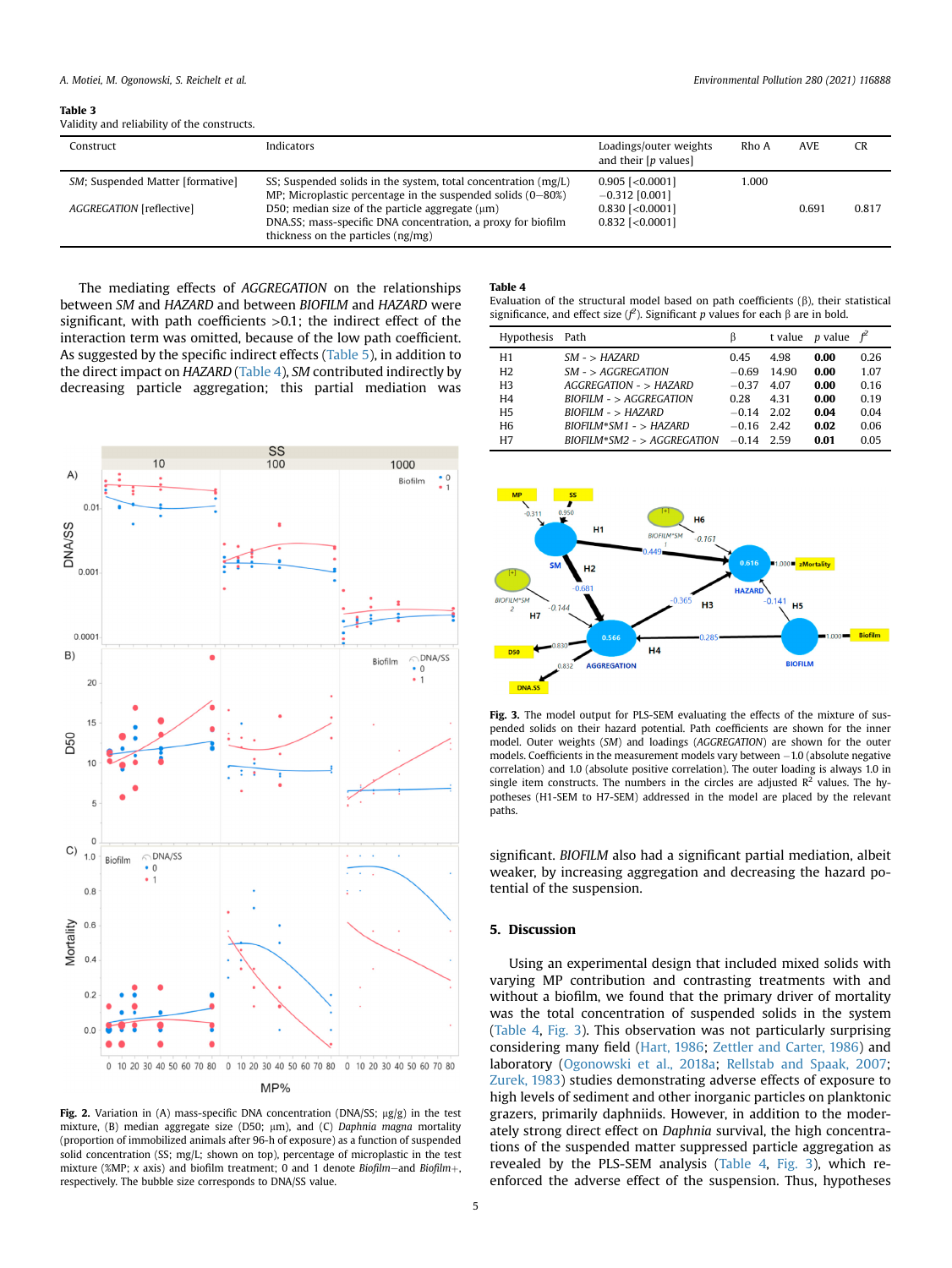#### <span id="page-5-0"></span>Table 5

Mediation effects of AGGREGATION based on path coefficients  $(\beta)$  and their statistical significance for specific indirect effects. Significant  $p$  values are in bold.

| Indirect Effect                          |          | t value | <i>p</i> value |
|------------------------------------------|----------|---------|----------------|
| $RIOFHM - > AGGREGATION - > HAZARD$      | $-0.104$ | 2.971   | 0.003          |
| $BIOFILM*SM2 - > AGGREGATION - > HAZARD$ | 0.052    | 2.048   | 0.041          |
| $SM - > AGGREGATION - > HAZARD$          | 0.254    | 3.869   | 0.000          |

# H1 and H2 were supported.

The aggregate formation is strongly dependent on particle physicochemical and biological properties, which affect particle adhesion upon collision ([Ki](#page-7-38)ø [rboe et al., 1990\)](#page-7-38). In different systems used for particle aggregation studies, the mean aggregate size has been found to be positively affected by primary particle size and various chemicals acting as flocculants [\(Heath et al., 2006](#page-7-34); [Van](#page-8-10) [Leussen, 1988](#page-8-10)) but negatively by shear flow [\(Vassileva et al.,](#page-8-11) [2007\)](#page-8-11) and high concentrations of suspended solids ([Heath et al.,](#page-7-34) [2006\)](#page-7-34). As particle aggregation was a significant component involved in complex interactions with other experimental variables ([Fig. 3\)](#page-4-3), it is important to consider the mechanisms of these interactions in various experimental settings and recognize factors governing the aggregation processes.

We found that aggregation was a significant partial mediator of the suspended matter effect on the hazard properties of the particle suspension, thus providing support to the hypothesis H3. As it was a complementary mediation, we suggest that Daphnia mortality was induced by high concentrations of suspended matter both directly, by increasing energy costs for filtering and respiration ([Kirk, 1991b;](#page-7-19) [Kirk and Gilbert, 1990](#page-7-22)), and indirectly, by reducing aggregation and affecting particle size distribution. Although the mechanism of the aggregation effect on the animal survival ([Table 4,](#page-4-2) [Fig. 3\)](#page-4-3) is not entirely clear, it seems plausible that higher survival was related to a reduced total particle number concentration in suspension and the decreased abundance of small-sized particles because of their allocation to the aggregates. The particle size has been suggested to be one of the primary drivers of mortality in Daphnia exposed to microplastics ([Mattsson et al.,](#page-7-39) [2017;](#page-7-39) [Rehse et al., 2016\)](#page-8-12) but also mineral particles ([Gophen and](#page-7-40) [Geller, 1984\)](#page-7-40). For example, Mattson and coworkers ([Mattsson](#page-7-39) [et al., 2017](#page-7-39)) compared the effects of PS nanoparticles of different size and charge with various concentration on D.magna immobilization. Among particles tested, only amino-modified polystyrene  $(52-330$  nm) with a diameter of 52 nm affected Daphnia, whereas larger particles  $(120-330 \text{ nm})$  had no effect on the animals. Furthermore, the observed effect was strongly concentrationdependent with harmful effects at higher concentrations. In daphniids and similar filter-feeders, effects of particle size on other physiological functions, such as feeding and reproduction ([Rellstab](#page-8-9) [and Spaak, 2007\)](#page-8-9), have also been reported, with smaller particles causing more profound adverse effects due to their easy clogging to feeding appendages and carapace ([Jeong et al., 2016\)](#page-7-41).

As hypothesized (H5), the adverse effects of exposure were significantly suppressed by biofilm grown on the surface of the test particles [\(Table 5;](#page-5-0) [Fig. 3](#page-4-3)), which promoted survivorship of the animals. As expected, the pre-incubation of the test mixtures with natural bacterioplankton resulted in the biofilm formation on the particle surface ([Table .1\)](#page-3-0). Naturally, the more suspended solids were present in the system, the thinner biofilm layers with the less biofilm material per particle mass were found, as reflected by the mass-specific DNA concentration ([Fig. 2A](#page-4-1)). Notably, no effect of %MP on the biofilm thickness was observed ([Table .1](#page-3-0)), suggesting that PS particles were colonized in a similar way as kaolin.

When the biofilm was present, we observed lower mortality compared to the treatments where the test mixture was not preincubated with bacterioplankton, with the difference being significant at 100 and 1000 mg/L ([Fig. 2C](#page-4-1)). Moreover, the PLS-SEM analysis revealed that biofilm had both direct and indirect (i.e., mediated) effects on the hazard potential of the particle mixture. The direct effect was weak, albeit statistically significant ([Tables 4](#page-4-2) [and 5\)](#page-4-2), suggesting that biofilm was used by the daphniids which improved their survival rate as hypothesized in the PLS-SEM (H6). It has been shown that the impacts of microplastic in grazers are mostly related to a decreased calorie intake [\(Aljaibachi and](#page-6-5) [Callaghan, 2018](#page-6-5); [Ogonowski et al., 2016\)](#page-8-13). Therefore, a biofilm would add a nutritional value to the non-caloric particles as also suggested by ([Canniff and Hoang, 2018;](#page-7-42) [Schoenberg and](#page-8-14) [Maccubbin, 1985](#page-8-14)).

In the PLS-SEM, there was also a complementary indirect effect of the biofilm mediated by the particle aggregation (hypothesis H4; [Table 5](#page-5-0), [Fig. 3\)](#page-4-3), with significantly higher aggregation in the presence of biofilm as also shown by the GLM results [\(Table 2;](#page-3-1) [Fig. 2B](#page-4-1)). The effect was moderate and  $-$  similar to the direct effect  $$ resulted in the improved survivorship, most likely due to the decreased abundance of smaller particles which are known to induce greater adverse effects. The increased aggregation in the presence of biofilm was expected because both living microorganisms and dissolved organics are well-known drivers of aggregate formation ([McAnally and Mehta, 2000](#page-7-43)), including microplastic aggregation [\(Michels et al., 2018](#page-7-44)). The structure of biofilm with a sticky matrix composed of extracellular polymeric substances (EPS), such as polysaccharides, lipids, protein, and DNA, stabilizes physical bonds among the particles and thus promotes aggregation ([Ajao et al., 2018;](#page-6-6) [Liao et al., 2002](#page-7-45)). Thus, the biofilm was beneficial for survival via two alternative pathways, providing nutrition and rendering particle size distribution less harmful. Therefore, in natural waters, where biofilms are omnipresent and often very abundant, the adverse effects of suspended solids will be lower compared to the laboratory test systems with virgin plastic, autoclaved media, and controlled microbial levels.

The mortality was inversely related to the proportion of the microplastic in the mixture [\(Tables 3 and 4](#page-4-0); [Fig. 2C](#page-4-1)). The negative loading of the *%MP* indicator in the *SM* construct ([Table 3](#page-4-0); [Fig. 3\)](#page-4-3) indicates that the effect of the microplastic proportion in the mixture is counteracting that of suspended solid concentration in the system; the latter is also evident when examining the mortality as a function of microplastic contribution [\(Fig. 2C](#page-4-1)). At lower %MP, the aggregation is facilitated ([Table 2,](#page-3-1) [Fig. 2B](#page-4-1)), with concomitant positive effects on survival ([Fig. 3\)](#page-4-3). Notably, the microplastic effect on D50 was weak in the treatments without biofilm but increased greatly when the biofilm was present as indicated by significant interaction term in the GLM [\(Table 2](#page-3-1), [Fig. 2](#page-4-1)B) and significant moderating effect in the PLS-SEM (BIOFILM\*SM2; [Tables 3](#page-4-0)-[5\)](#page-4-0) (H7). Therefore, PLS-SEM mediation analysis suggests that the ameliorating effects of both biofilm and microplastic were largely related to their stimulatory effects on the particle aggregation.

The MP effect on the aggregation in the presence of biofilms could be attributed to the physicochemical properties of the material (i.e., weathered polystyrene) but also to material-specific biofilm communities. Becker and co-workers found that the EPS production by aquatic biofilm-forming bacteria increased with an increase of the substrate surface tension [\(Becker, 1996](#page-6-7)), and there are similar observations for soil biofilms [\(Zethof et al., 2020](#page-8-15)). We have also observed a higher bacterial diversity in the biofilm growing on PS compared to kaolin ([Ogonowski et al., 2018b](#page-7-46)) or other polymers ([McGivney et al., 2020\)](#page-7-47). Although we did not measure the surface tension or contact angle of the weathered PS used here, the original pristine PS is hydrophobic, with a contact angle of  $91^{\circ}$ , while the compound contact angle of kaolin is as low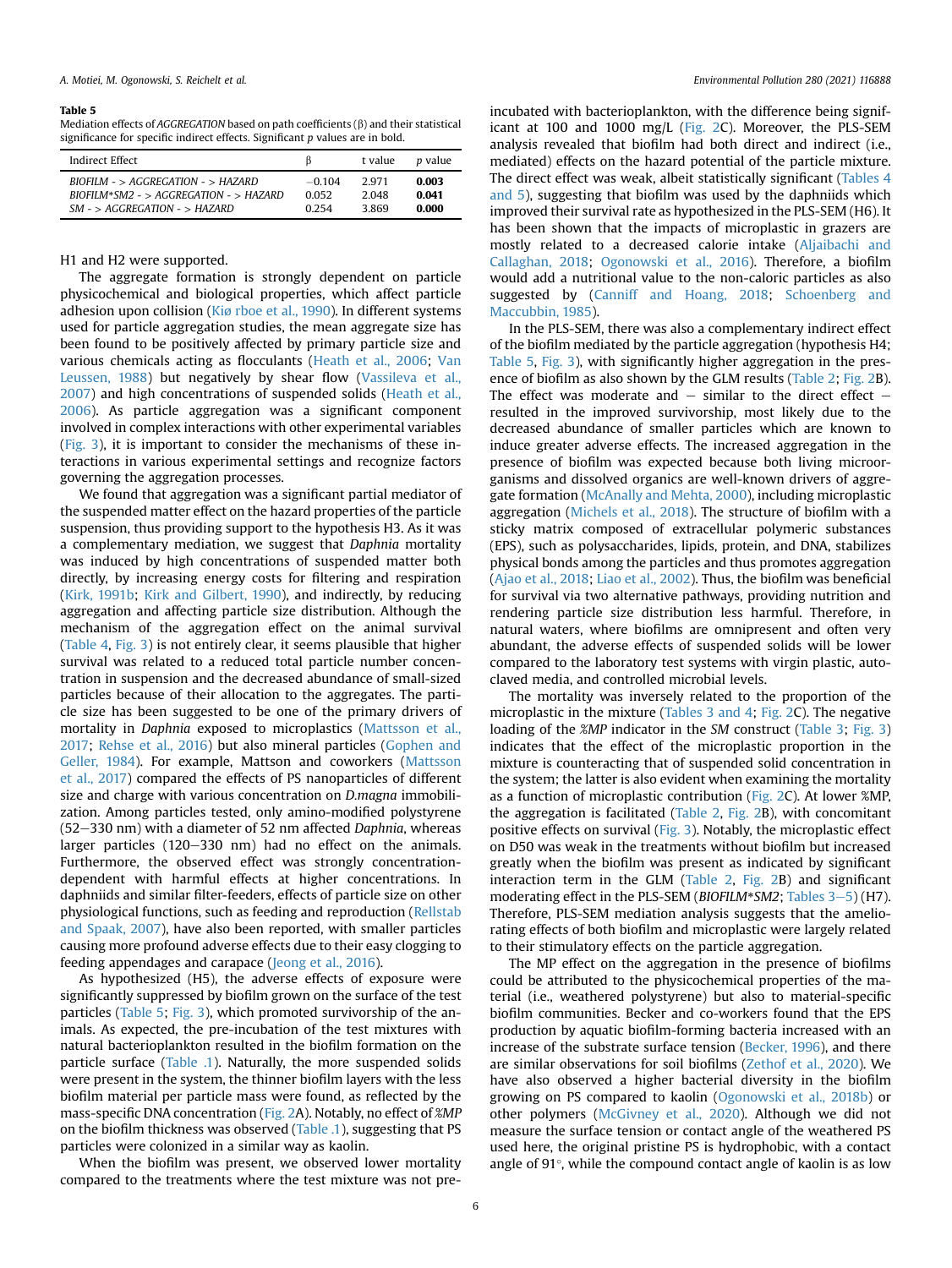as 20 $^{\circ}$  and, thus, is highly wettable (S[olc et al., 2011](#page-8-16)). Even if the contact angle of the UV-treated PS became lower after the photooxidation ([Fox et al., 1968](#page-7-48)), the hydrophobicity of the microplastic in our experimental mixtures was still much higher compared to the kaolin. Therefore, we suggest that polystyrene as a substrate supported bacterial communities capable of higher EPS production, which translated to the positive %MP effect on the median particle size in the Biofilm  $+$  treatment.

Zooplankton, including daphniids, have also been reported to shift particle size distribution to larger aggregates by filtering and egestion [\(Filella et al., 2008\)](#page-7-49). Moreover, other aquatic and soil biota can significantly stimulate formation of aggregates and stabilize their size distribution ([Lehmann et al., 2019\)](#page-7-50). In our experiment and modeling, we have not attempted to account for the aggregate formation induced by the test animals, because their small size (neonate body length is less than 1 mm), low density, and very high amount of the suspended solids in the test mixtures suggested a low possibility of detecting such effects. However, we detected DNA, albeit in low amounts, in all treatments that were not subjected to the pre-incubation with bacterioplankton [\(Fig. 2](#page-4-1)A), suggesting that daphniids have, most likely, released some of their DNA, as well as microbiota, to the surrounding media. These exudates and microorganisms might have also contributed to the particle aggregation during the exposure in the Biofilm-treatment. Including a daphnia-free control in the test design would allow to evaluate the effect of the test animals on particulate aggregation during the exposure.

Our findings suggest that microplastic hazard assessment should be conducted in the context of water quality guidelines for suspended solids. A better understanding of the effect mechanisms associated with suspended particles (e.g., composition, particle size, and shape) is need for such assessment as also advocated in the discussion on the hazard potential of suspended sediments and other particulates ([Bilotta and Brazier, 2008](#page-7-11); [Chapman et al., 2017;](#page-7-12) [Gordon and Palmer, 2015](#page-7-13)). In line with other studies ([Burd and](#page-7-51) [Jackson, 2009](#page-7-51)), our PLS-SEM results suggest that aggregation is an important parameter to consider, and particle size distribution is a crucial parameter that needs to be measured in the test system if we are to understand the effect mechanisms. Using artificially aged polystyrene, we found that particle aggregation is a function of the amount of the suspended matter (negative effect), the abundance of the biogenic material (positive effect), and  $-$  to a lesser extent  $$ the relative abundance of microplastic (positive effect, particularly in combination with biofilm). The microplastic effect on the measured biological response may, however, differ, depending on, for example, the polymer, its degradation status, and particle size, as also shown by studies demonstrating that microplastic may reduce survivorship of the test animals [\(Cole et al., 2015](#page-7-52); [Martínez-](#page-7-53)Gómez et al., 2017; [Ogonowski et al., 2016\)](#page-8-13). In the presence of biogenic material, the particle properties are also likely to affect aggregation, with concomitant effects on the test organisms ([Rogers et al., 2020](#page-8-3); [Rummel et al., 2017\)](#page-8-4). Combining environmentally relevant variables in the test systems will enable a more systematic assessment of the adverse biological effects of suspended solids, both natural and anthropogenic.

# 6. Conclusion

Hazard assessment of microplastic is challenging due to the complex behavior of particulates and aggregate formation, which is facilitated by microorganisms present in the test systems. Using a standard test species Daphnia magna exposed to mixtures of fragmented polystyrene and clay, with and without biofilm, we have shown that both microplastic and biofilm alleviated the

adverse effect of suspended solids. The ameliorating effects were related to increased particle aggregation when biofilm was present, and polystyrene contribution in the suspension was high. These findings highlight the importance of considering particle aggregation and its driving forces in effect studies and hazard evaluations of plastic litter and other persistent solid waste.

## Author contributions

E.G. conceptualization the study, A.M. and M.O. designed the experiment. A.M. and S.R. conducted the experiment and collected all samples. A.M. was responsible for biofilm and particle distribution analyses and processing the data. E.G. undertook the data analysis, A.M. and M.O. contributed to statistical analysis and data synthesis. A.M. and E.G. wrote the paper. All authors commented on the manuscript and reviewed the final draft.

#### Declaration of competing interest

The authors declare that they have no known competing financial interests or personal relationships that could have appeared to influence the work reported in this paper.

## Acknowledgement

This research was supported by the Joint Programming Initiative Healthy and Productive Seas and Oceans (JPI Oceans, WEATHER-MIC project, grant number  $942-2015-1866$ )-EG; The Swedish Innovation Agency (VINNOVA) and the joint Baltic Sea research and development programme (BONUS, Blue Baltic) for MICROPOLL project [grant number 2017-00979]-EG; The Swedish Environmental Protection Agency (Naturvårdsverket) for MIxT project [grant number 802-0160-18]-EG, and Swedish Research Council for Environment, Agricultural Sciences and Spatial Planning (FOR-MAS) [grant number 2019-00388]. We would also thank Rehab El-Shehawy (ACES, Stockholm University), for suggestions on the study design and data acquisition and Paulina Pastuszek for support in laboratory procedure.

## Appendix A. Supplementary data

Supplementary data to this article can be found online at <https://doi.org/10.1016/j.envpol.2021.116888>.

### References

- <span id="page-6-6"></span>Ajao, V., Bruning, H., Rijnaarts, H., Temmink, H., 2018. Natural flocculants from fresh and saline wastewater: comparative properties and flocculation performances. Chem. Eng. J. 349, 622-632. <https://doi.org/10.1016/j.cej.2018.05.123>.
- <span id="page-6-2"></span>Alimi, O.S., Farner Budarz, J., Hernandez, L.M., Tufenkji, N., 2018. Microplastics and nanoplastics in aquatic environments: aggregation, deposition, and enhanced contaminant transport. Environ. Sci. Technol. 52, 1704-1724. [https://doi.org/](https://doi.org/10.1021/acs.est.7b05559) [10.1021/acs.est.7b05559](https://doi.org/10.1021/acs.est.7b05559).
- <span id="page-6-5"></span>Aljaibachi, R., Callaghan, A., 2018. Impact of polystyrene microplastics on Daphnia magna mortality and reproduction in relation to food availability. PeerJ 6, e4601. [https://doi.org/10.7717/peerj.4601.](https://doi.org/10.7717/peerj.4601)
- <span id="page-6-3"></span>Anbumani, S., Kakkar, P., 2018. Ecotoxicological effects of microplastics on biota: a review. Environ. Sci. Pollut. Res. 25, 14373-14396. [https://doi.org/10.1007/](https://doi.org/10.1007/s11356-018-1999-x) [s11356-018-1999-x](https://doi.org/10.1007/s11356-018-1999-x).
- <span id="page-6-1"></span><span id="page-6-0"></span>Andrady, A.L., 2011. Microplastics in the marine environment. Mar. Pollut. Bull. 62, 1596-1605. <https://doi.org/10.1016/j.marpolbul.2011.05.030>.
- Backhaus, T., Wagner, M., 2020. Microplastics in the environment: much ado about nothing? A debate. Global Challenges 4, 1900022. [https://doi.org/10.1002/](https://doi.org/10.1002/gch2.201900022) [gch2.201900022.](https://doi.org/10.1002/gch2.201900022)
- <span id="page-6-4"></span>[Barclay, D.K., Thompson, H.H., Higgins, C.M., 1995. The partial least squares \(PLS\)](http://refhub.elsevier.com/S0269-7491(21)00470-X/sref7) [approach to causal modeling: personal computer use as an illustration. Technol.](http://refhub.elsevier.com/S0269-7491(21)00470-X/sref7) [Stud. 2, 285](http://refhub.elsevier.com/S0269-7491(21)00470-X/sref7)-[309](http://refhub.elsevier.com/S0269-7491(21)00470-X/sref7).
- <span id="page-6-7"></span>Becker, K., 1996. Exopolysaccharide production and attachment strength of bacteria and diatoms on substrates with different surface tensions. Microb. Ecol. 32, 23-33. [https://doi.org/10.1007/BF00170104.](https://doi.org/10.1007/BF00170104)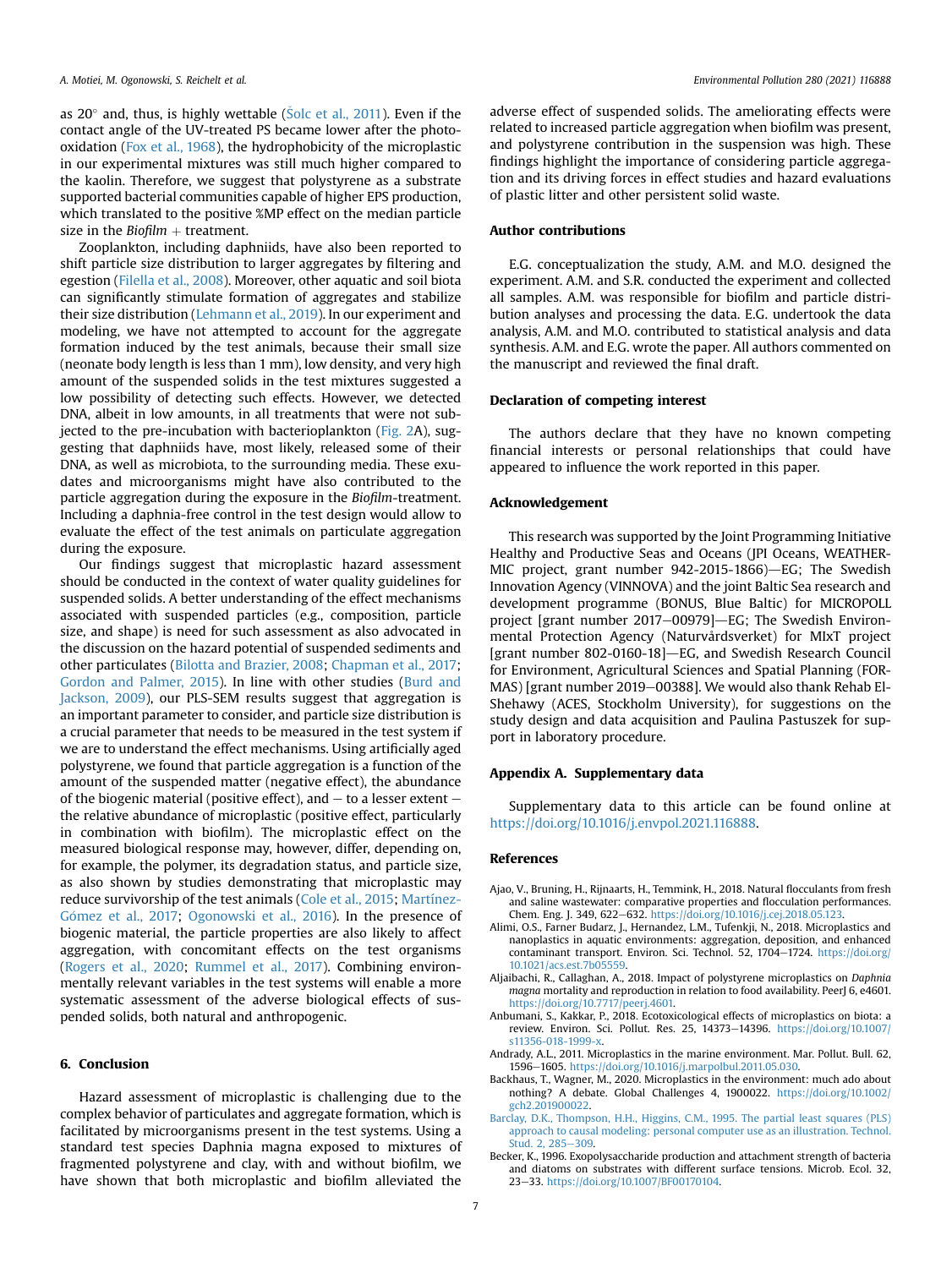#### A. Motiei, M. Ogonowski, S. Reichelt et al. Environmental Pollution 280 (2021) 116888

- <span id="page-7-11"></span>Bilotta, G.S., Brazier, R.E., 2008. Understanding the influence of suspended solids on water quality and aquatic biota. Water Res. 42, 2849-2861. [https://doi.org/](https://doi.org/10.1016/j.watres.2008.03.018) [10.1016/j.watres.2008.03.018](https://doi.org/10.1016/j.watres.2008.03.018).
- <span id="page-7-26"></span>Blott, S.J., Pye, K., 2001. GRADISTAT: a grain size distribution and statistics package for the analysis of unconsolidated sediments. Earth Surf. Process. Landforms 26, 1237-1248. [https://doi.org/10.1002/esp.261.](https://doi.org/10.1002/esp.261)
- <span id="page-7-15"></span>Bruinink, A., Wang, J., Wick, P., 2015. Effect of particle agglomeration in nano-<br>toxicology. Arch. Toxicol. 89, 659–675. [https://doi.org/10.1007/s00204-015-](https://doi.org/10.1007/s00204-015-1460-6) [1460-6.](https://doi.org/10.1007/s00204-015-1460-6)
- <span id="page-7-8"></span>Bubb, J.M., Lester, J.N., 1994. Anthropogenic heavy metal inputs to lowland river systems, a case study. The River Stour, U.K. Water Air Soil Pollut. 78, 279–296. [https://doi.org/10.1007/BF00483037.](https://doi.org/10.1007/BF00483037)
- <span id="page-7-51"></span>Burd, A.B., Jackson, G.A., 2009. Particle aggregation. Annu. Rev. Mar. Sci. 1, 65-90. [https://doi.org/10.1146/annurev.marine.010908.163904.](https://doi.org/10.1146/annurev.marine.010908.163904)
- <span id="page-7-4"></span>Burns, E.E., Boxall, A.B.A., 2018. Microplastics in the aquatic environment: evidence for or against adverse impacts and major knowledge gaps. Environ. Toxicol. Chem. 37, 2776-2796. https://doi.org/10.1002/etc.4268
- <span id="page-7-42"></span>Canniff, P.M., Hoang, T.C., 2018. Microplastic ingestion by Daphnia magna and its enhancement on algal growth. Sci. Total Environ. 633, 500-507. [https://doi.org/](https://doi.org/10.1016/j.scitotenv.2018.03.176) [10.1016/j.scitotenv.2018.03.176](https://doi.org/10.1016/j.scitotenv.2018.03.176).
- <span id="page-7-12"></span>Chapman, P.M., Hayward, A., Faithful, J., 2017. Total suspended solids effects on freshwater lake biota other than fish. Bull. Environ. Contam. Toxicol. 99, 423e427. [https://doi.org/10.1007/s00128-017-2154-y.](https://doi.org/10.1007/s00128-017-2154-y)
- <span id="page-7-28"></span>[Chin, W.W., 1998. The partial least squares approach for structural equation](http://refhub.elsevier.com/S0269-7491(21)00470-X/sref17) [modeling. Modern Methods for Business Research, Methodology for Business](http://refhub.elsevier.com/S0269-7491(21)00470-X/sref17) [and Management. Lawrence Erlbaum Associates Publishers, Mahwah, NJ, US,](http://refhub.elsevier.com/S0269-7491(21)00470-X/sref17) [pp. 295](http://refhub.elsevier.com/S0269-7491(21)00470-X/sref17)-[336.](http://refhub.elsevier.com/S0269-7491(21)00470-X/sref17)
- <span id="page-7-36"></span>Chin, W.W., Peterson, R.A., Brown, S.P., 2008. Structural equation modeling in marketing: some practical reminders. J. Market. Theor. Pract. 16, 287-298. [https://doi.org/10.2753/MTP1069-6679160402.](https://doi.org/10.2753/MTP1069-6679160402)
- <span id="page-7-33"></span>[Cohen, J., 1977. In: rev \(Ed.\), Statistical Power Analysis for the Behavioral Sciences.](http://refhub.elsevier.com/S0269-7491(21)00470-X/sref19) [Lawrence Erlbaum Associates, Inc, Hillsdale, NJ, England.](http://refhub.elsevier.com/S0269-7491(21)00470-X/sref19)
- <span id="page-7-52"></span>Cole, M., Lindeque, P., Fileman, E., Halsband, C., Galloway, T.S., 2015. The impact of polystyrene microplastics on feeding, function and fecundity in the marine copepod Calanus helgolandicus. Environ. Sci. Technol. 49, 1130-1137. [https://](https://doi.org/10.1021/es504525u) [doi.org/10.1021/es504525u](https://doi.org/10.1021/es504525u).
- <span id="page-7-3"></span>Connors, K.A., Dyer, S.D., Belanger, S.E., 2017. Advancing the quality of environmental microplastic research. Environ. Toxicol. Chem. 36, 1697-1703. [https://](https://doi.org/10.1002/etc.3829) [doi.org/10.1002/etc.3829](https://doi.org/10.1002/etc.3829).
- <span id="page-7-49"></span>Filella, M., Rellstab, C., Chanudet, V., Spaak, P., 2008. Effect of the filter feeder Daphnia on the particle size distribution of inorganic colloids in freshwaters. Water Res. 42, 1919-1924. https://doi.org/10.1016/j.watres.2007.11.021
- <span id="page-7-27"></span>Folk, R.L., Ward, W.C., 1957. Brazos River bar [Texas]; a study in the significance of grain size parameters. J. Sediment. Res. 27, 3-26. [https://doi.org/10.1306/](https://doi.org/10.1306/74D70646-2B21-11D7-8648000102C1865D) [74D70646-2B21-11D7-8648000102C1865D](https://doi.org/10.1306/74D70646-2B21-11D7-8648000102C1865D).
- <span id="page-7-48"></span>Fox, R.B., Price, T.R., Cain, D.S., 1968. Wettability and constitution of photooxidized polystyrene and other amorphous polymers. In: Alexander, A.L. (Ed.), Interaction of Liquids at Solid Substrates, Advances in Chemistry. AMERICAN CHEMICAL SOCIETY, WASHINGTON, D. C., pp. 72-84. [https://doi.org/10.1021/ba-1968-](https://doi.org/10.1021/ba-1968-0087.ch006) [0087.ch006](https://doi.org/10.1021/ba-1968-0087.ch006)
- <span id="page-7-0"></span>Galgani, F., Hanke, G., Maes, T., 2015. Global distribution, composition and abundance of marine litter. In: Bergmann, M., Gutow, L., Klages, M. (Eds.), Marine Anthropogenic Litter. Springer International Publishing, Cham, pp. 29-56. [https://doi.org/10.1007/978-3-319-16510-3\\_2](https://doi.org/10.1007/978-3-319-16510-3_2).
- <span id="page-7-18"></span>Gerdes, Z., Hermann, M., Ogonowski, M., Gorokhova, E., 2019. A novel method for assessing microplastic effect in suspension through mixing test and reference materials. Sci. Rep. 9, 10695. [https://doi.org/10.1038/s41598-019-47160-1.](https://doi.org/10.1038/s41598-019-47160-1)
- <span id="page-7-24"></span>Gewert, B., Plassmann, M., Sandblom, O., MacLeod, M., 2018. Identification of chain scission products released to water by plastic exposed to ultraviolet light. Environ. Sci. Technol. Lett. 5, 272-276. <https://doi.org/10.1021/acs.estlett.8b00119>.
- <span id="page-7-40"></span>Gophen, M., Geller, W., 1984. Filter mesh size and food particle uptake by <Emphasis Type="Italic">Daphnia</Emphasis>. Oecologia 64, 408-412. [https://doi.org/10.1007/BF00379140.](https://doi.org/10.1007/BF00379140)
- <span id="page-7-13"></span>Gordon, A.K., Palmer, C.G., 2015. Defining an exposure-response relationship for suspended kaolin clay particulates and aquatic organisms: work toward defining a water quality guideline for suspended solids. Environ. Toxicol. Chem. 34, 907-912. [https://doi.org/10.1002/etc.2872.](https://doi.org/10.1002/etc.2872)
- <span id="page-7-5"></span>Gouin, T., Becker, R.A., Collot, A., Davis, J.W., Howard, B., Inawaka, K., Lampi, M., Ramon, B.S., Shi, J., Hopp, P.W., 2019. Toward the development and application of an environmental risk assessment framework for microplastic. Environ. Toxicol. Chem. 38, 2087-2100. [https://doi.org/10.1002/etc.4529.](https://doi.org/10.1002/etc.4529)
- <span id="page-7-35"></span>Hair, J.F., Matthews, L.M., Matthews, R.L., Sarstedt, M., 2017. PLS-SEM or CB-SEM: updated guidelines on which method to use. IJMDA 1, 107. [https://doi.org/](https://doi.org/10.1504/IJMDA.2017.087624) [10.1504/IJMDA.2017.087624](https://doi.org/10.1504/IJMDA.2017.087624).
- <span id="page-7-31"></span>Hair, J.F., Ringle, C.M., Sarstedt, M., 2011. PLS-SEM: indeed a silver bullet. J. Market. Theor. Pract. 19, 139-152. <https://doi.org/10.2753/MTP1069-6679190202>.
- <span id="page-7-29"></span>Hair, J.F., Sarstedt, M., Hopkins, L., G Kuppelwieser, V., 2014. Partial least squares structural equation modeling (PLS-SEM): an emerging tool in business research. Eur. Bus. Rev. 26, 106-121. <https://doi.org/10.1108/EBR-10-2013-0128>.
- <span id="page-7-37"></span>Hart, R.C., 1986. Zooplankton abundance, community structure and dynamics in relation to inorganic turbidity, and their implications for a potential fishery in subtropical Lake le Roux, South Africa. Freshw. Biol. 16, 351-371. [https://](https://doi.org/10.1111/j.1365-2427.1986.tb00976.x) [doi.org/10.1111/j.1365-2427.1986.tb00976.x.](https://doi.org/10.1111/j.1365-2427.1986.tb00976.x)
- <span id="page-7-34"></span>Heath, A.R., Bahri, P.A., Fawell, P.D., Farrow, J.B., 2006. Polymer flocculation of calcite: experimental results from turbulent pipe flow. AIChE J. 52, 1284-1293.

[https://doi.org/10.1002/aic.10729.](https://doi.org/10.1002/aic.10729)

- <span id="page-7-1"></span>Henderson, L., Green, C., 2020. Making sense of microplastics? Public understandings of plastic pollution. Mar. Pollut. Bull. 152, 110908. [https://doi.org/](https://doi.org/10.1016/j.marpolbul.2020.110908) [10.1016/j.marpolbul.2020.110908.](https://doi.org/10.1016/j.marpolbul.2020.110908)
- <span id="page-7-25"></span>Hoekstra, J.A., 1987. Acute bioassays with control mortality. Water Air Soil Pollut. 35, 311e317. <https://doi.org/10.1007/BF00290938>.
- <span id="page-7-32"></span>Hu, L., Bentler, P.M., 1999. Cutoff criteria for fit indexes in covariance structure analysis: conventional criteria versus new alternatives. Struct. Equ. Model.: A Multidisciplinary Journal 6, 1-55. [https://doi.org/10.1080/10705519909540118.](https://doi.org/10.1080/10705519909540118)
- <span id="page-7-9"></span>Jedwab, J., 1980. Rare anthropogenic and natural particles suspended in deep ocean waters. Earth Planet Sci. Lett. 49, 551-564. [https://doi.org/10.1016/0012-](https://doi.org/10.1016/0012-821X(80)90095-3) [821X\(80\)90095-3](https://doi.org/10.1016/0012-821X(80)90095-3).
- <span id="page-7-41"></span>Jeong, C.-B., Won, E.-J., Kang, H.-M., Lee, M.-C., Hwang, D.-S., Hwang, U.-K., Zhou, B., Souissi, S., Lee, S.-J., Lee, J.-S., 2016. Microplastic size-dependent toxicity, oxidative stress induction, and p-JNK and p-p38 activation in the monogonont rotifer (Brachionus koreanus). Environ. Sci. Technol. 50, 8849–8857. [https://](https://doi.org/10.1021/acs.est.6b01441) [doi.org/10.1021/acs.est.6b01441.](https://doi.org/10.1021/acs.est.6b01441)
- <span id="page-7-38"></span>Kiørboe, T., Andersen, K.P., Dam, H.G., 1990. Coagulation efficiency and aggregate formation in marine phytoplankton. Mar. Biol. 107, 235-245. [https://doi.org/](https://doi.org/10.1007/BF01319822) [10.1007/BF01319822](https://doi.org/10.1007/BF01319822).
- <span id="page-7-16"></span>Kirk, K.L., 1991a. Inorganic particles alter competition in grazing plankton: the role of selective feeding. Ecology 72, 915-923. [https://doi.org/10.2307/1940593.](https://doi.org/10.2307/1940593)
- <span id="page-7-19"></span>Kirk, K.L., 1991b. Suspended clay reduces Daphnia feeding rate. Freshw. Biol. 25, 357-365. <https://doi.org/10.1111/j.1365-2427.1991.tb00498.x>.
- <span id="page-7-22"></span>Kirk, K.L., Gilbert, J.J., 1990. Suspended clay and the population dynamics of planktonic rotifers and cladocerans. Ecology 71, 1741-1755. [https://doi.org/](https://doi.org/10.2307/1937582) [10.2307/1937582.](https://doi.org/10.2307/1937582)
- <span id="page-7-14"></span>Kjelland, M.E., Woodley, C.M., Swannack, T.M., Smith, D.L., 2015. A review of the potential effects of suspended sediment on fishes: potential dredging-related physiological, behavioral, and transgenerational implications. Environ Syst Decis 35, 334-350. <https://doi.org/10.1007/s10669-015-9557-2>.
- <span id="page-7-20"></span>Kokalj, A.J., Kunej, U., Skalar, T., 2018. Screening study of four environmentally relevant microplastic pollutants: uptake and effects on Daphnia magna and Artemia franciscana. Chemosphere 208, 522-529. [https://doi.org/10.1016/](https://doi.org/10.1016/j.chemosphere.2018.05.172) [j.chemosphere.2018.05.172.](https://doi.org/10.1016/j.chemosphere.2018.05.172)
- <span id="page-7-7"></span>Ladd, H.S., 1957. Treatise on Marine Ecology and Paleoecology. Geological Society of America. [https://doi.org/10.1130/MEM67V2-p01.](https://doi.org/10.1130/MEM67V2-p01)
- <span id="page-7-50"></span>Lehmann, A., Fitschen, K., Rillig, M.C., 2019. Abiotic and biotic factors influencing the effect of microplastic on soil aggregation. Soil Systems 3, 21. [https://doi.org/](https://doi.org/10.3390/soilsystems3010021) [10.3390/soilsystems3010021.](https://doi.org/10.3390/soilsystems3010021)
- <span id="page-7-17"></span>Li, S., Wang, P., Zhang, C., Zhou, X., Yin, Z., Hu, T., Hu, D., Liu, C., Zhu, L., 2020. Influence of polystyrene microplastics on the growth, photosynthetic efficiency and aggregation of freshwater microalgae Chlamydomonas reinhardtii. Sci. Total Environ. 714, 136767. [https://doi.org/10.1016/j.scitotenv.2020.136767.](https://doi.org/10.1016/j.scitotenv.2020.136767)
- <span id="page-7-45"></span>Liao, B.Q., Allen, D.G., Leppard, G.G., Droppo, I.G., Liss, S.N., 2002. Interparticle interactions affecting the stability of sludge flocs. J. Colloid Interface Sci. 249, 372-380. [https://doi.org/10.1006/jcis.2002.8305.](https://doi.org/10.1006/jcis.2002.8305)
- <span id="page-7-23"></span>Loureiro, C., Castro, B.B., Pereira, J.L., Gonçalves, F., 2011. Performance of standard media in toxicological assessments with Daphnia magna: chelators and ionic composition versus metal toxicity. Ecotoxicology 20, 139-148. [https://doi.org/](https://doi.org/10.1007/s10646-010-0565-1) [10.1007/s10646-010-0565-1.](https://doi.org/10.1007/s10646-010-0565-1)
- <span id="page-7-10"></span>Lowry, G.V., Gregory, K.B., Apte, S.C., Lead, J.R., 2012. Transformations of nanomaterials in the environment. Environ. Sci. Technol. 46, 6893-6899. [https://](https://doi.org/10.1021/es300839e) [doi.org/10.1021/es300839e.](https://doi.org/10.1021/es300839e)
- <span id="page-7-30"></span>[MacKinnon, D.P., Lockwood, C.M., Hoffman, J.M., West, S.G., Sheets, V., 2002.](http://refhub.elsevier.com/S0269-7491(21)00470-X/sref53) [A comparison of methods to test mediation and other intervening variable](http://refhub.elsevier.com/S0269-7491(21)00470-X/sref53) [effects. Psychol. Methods 7, 83.](http://refhub.elsevier.com/S0269-7491(21)00470-X/sref53)
- <span id="page-7-53"></span>Martínez-Gómez, C., León, V.M., Calles, S., Gomáriz-Olcina, M., Vethaak, A.D., 2017. The adverse effects of virgin microplastics on the fertilization and larval development of sea urchins. Mar. Environ. Res. [https://doi.org/10.1016/](https://doi.org/10.1016/j.marenvres.2017.06.016) [j.marenvres.2017.06.016.](https://doi.org/10.1016/j.marenvres.2017.06.016)
- <span id="page-7-39"></span>Mattsson, K., Johnson, E.V., Malmendal, A., Linse, S., Hansson, L.-A., Cedervall, T., 2017. Brain damage and behavioural disorders in fish induced by plastic nanoparticles delivered through the food chain. Sci. Rep. 7, 11452. [https://](https://doi.org/10.1038/s41598-017-10813-0) [doi.org/10.1038/s41598-017-10813-0.](https://doi.org/10.1038/s41598-017-10813-0)
- <span id="page-7-43"></span>McAnally, W.H., Mehta, A.J., 2000. Aggregation rate of fine sediment. J. Hydraul. Eng. 126, 883-892. [https://doi.org/10.1061/\(ASCE\)0733-9429\(2000\)126:12\(883\)](https://doi.org/10.1061/(ASCE)0733-9429(2000)126:12(883)).
- <span id="page-7-47"></span>McGivney, E., Cederholm, L., Barth, A., Hakkarainen, M., Hamacher-Barth, E., Ogonowski, M., Gorokhova, E., 2020. Rapid physicochemical changes in microplastic induced by biofilm formation. Front. Bioeng. Biotechnol. 8 [https://](https://doi.org/10.3389/fbioe.2020.00205) [doi.org/10.3389/fbioe.2020.00205.](https://doi.org/10.3389/fbioe.2020.00205)
- <span id="page-7-44"></span>Michels, J., Stippkugel, A., Lenz, M., Wirtz, K., Engel, A., 2018. Rapid aggregation of biofilm-covered microplastics with marine biogenic particles. Proc. R. Soc. B 285, 20181203. <https://doi.org/10.1098/rspb.2018.1203>.
- <span id="page-7-6"></span>Nguyen, B., Claveau-Mallet, D., Hernandez, L.M., Xu, E.G., Farner, J.M., Tufenkji, N., 2019. Separation and analysis of microplastics and nanoplastics in complex environmental samples. Acc. Chem. Res. 52, 858-866. [https://doi.org/10.1021/](https://doi.org/10.1021/acs.accounts.8b00602) [acs.accounts.8b00602](https://doi.org/10.1021/acs.accounts.8b00602).
- <span id="page-7-21"></span>[OECD, 2004. Test No. 202: Daphnia Sp. Acute Immobilisation Test. Organisation for](http://refhub.elsevier.com/S0269-7491(21)00470-X/sref60) [Economic Co-operation and Development, Paris](http://refhub.elsevier.com/S0269-7491(21)00470-X/sref60).
- <span id="page-7-2"></span>Ogonowski, M., Gerdes, Z., Gorokhova, E., 2018a. What we know and what we think we know about microplastic effects  $-$  a critical perspective. Current Opinion in Environmental Science & Health 1,  $41-46$ . [https://doi.org/10.1016/](https://doi.org/10.1016/j.coesh.2017.09.001) [j.coesh.2017.09.001.](https://doi.org/10.1016/j.coesh.2017.09.001)
- <span id="page-7-46"></span>Ogonowski, M., Motiei, A., Ininbergs, K., Hell, E., Gerdes, Z., Udekwu, K.I., Bacsik, Z.,